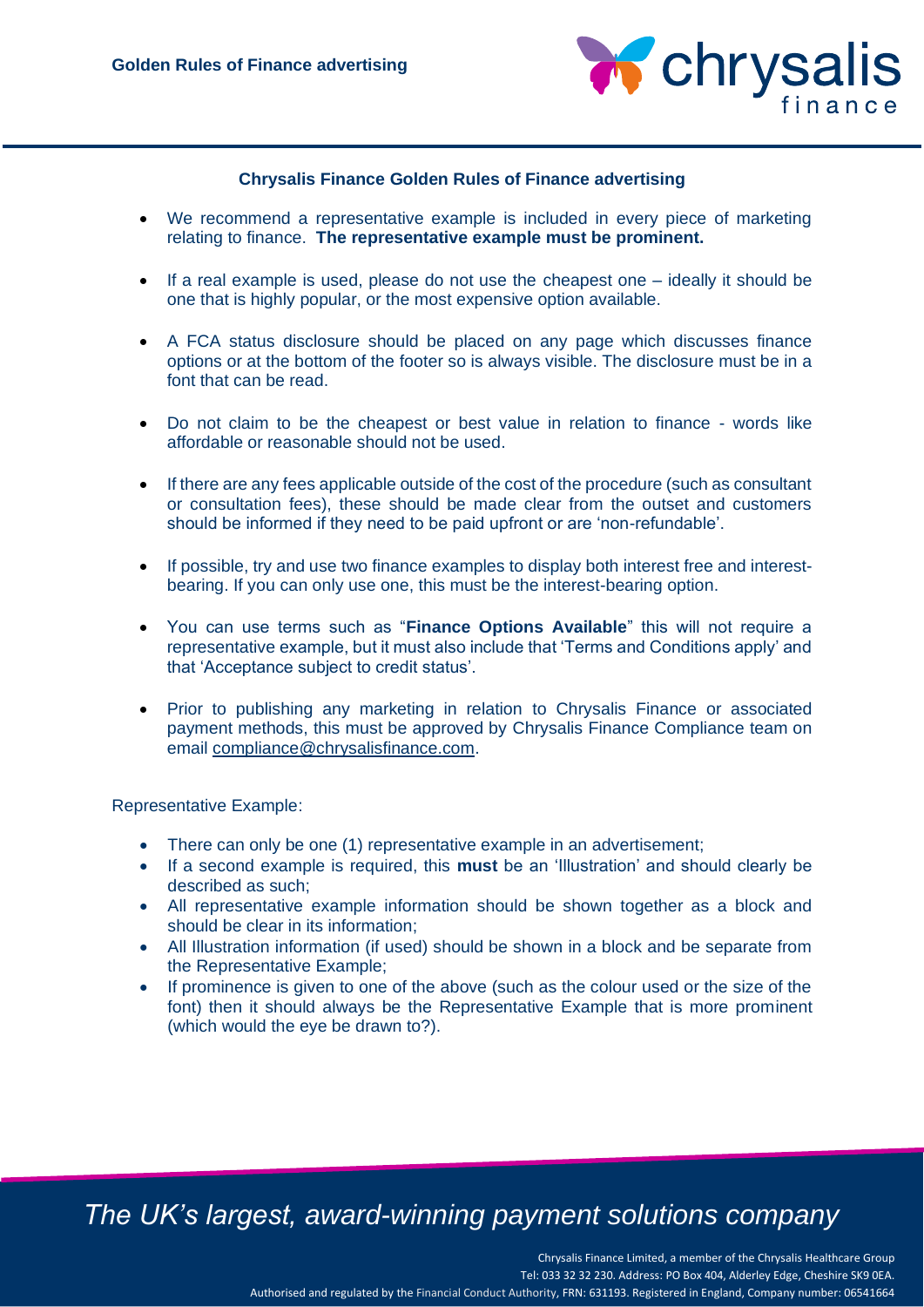

### **Content of advertisement = Consumer Credit Act Triggers**

• If an advertisement includes a rate of interest, or an amount relating to the cost of the credit (whether it be a sum of money or a proportion/percentage of a specific amount) then a **Representative Example must be used**, along with **a specific postal address\*** where the person(s) making the advertisement may be contacted (In all cases, this is the Status Disclosure supplied by Chrysalis Finance).

**\***(*Please bear in mind that Radio adverts do not require a postal address to be supplied*)

- If you are inputting any type of figures or frequency into an advertisement this, then **triggers** the need for a Representative Example. This can be requested via [dmaude@chrysalisfinance.com](mailto:dmaude@chrysalisfinance.com)
- When you email, please provide the following information:
	- o Name of procedure;
	- o Total cost of procedure;
	- o Loan term i.e. 36 months; and
	- o Word or Table version if single or multiple examples are to be included.
- *Table example:*

| <b>Procedure</b>            | <b>Procedure</b><br><b>Cost</b> | <b>Total</b><br>amount of<br>credit | <b>X.X% APR</b><br>36<br>payments | <b>Total amount repayable</b> |
|-----------------------------|---------------------------------|-------------------------------------|-----------------------------------|-------------------------------|
| Varicose vein surgery       | £xxxx.xx                        | EXXX.XX                             | £xxxx.xx                          | EXXXX.XX                      |
| Groin hernia surgery        | £xxxx.xx                        | £xxx.xx                             | £xxxx.xx                          | £xxxx.xx                      |
| Knee replacement<br>surgery | £xxxx.xx                        | EXXX.XX                             | EXXXX.XX                          | EXXXX.XX                      |

• *Word example:*

**Representative Example:** Amount Of Credit £XX.XX. Total Amount Repayable £XX.XX. Repayable by XX monthly payments of £XX.XX. Interest rate XX.XX% pa variable. Representative XX.X% APR variable.

Example based upon 'a medical procedure' (*please use a real example where possible*) costing £XX.XX repayable over XX months. Other Terms and Conditions apply. Acceptance subject to credit status.

# *The UK's largest, award-winning payment solutions company*